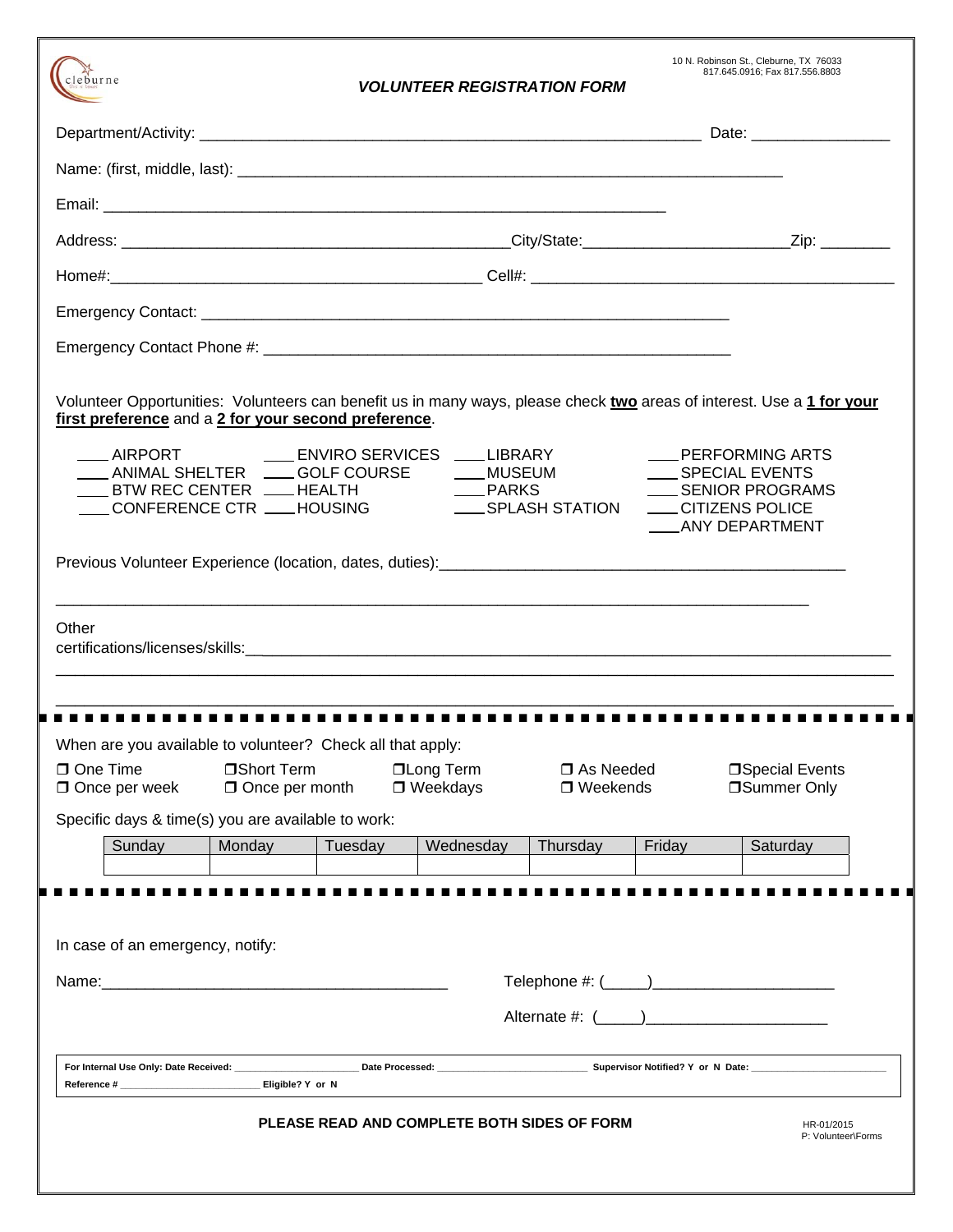|                                                                                                                                                                                                      | Have you ever been convicted, pled guilty, or no contest to a misdemeanor or felony or other crime in a military or civilian<br>court? $\Box$ Yes $\Box$ No If yes, please describe:                                                                                                                                                                                                                                    |       |
|------------------------------------------------------------------------------------------------------------------------------------------------------------------------------------------------------|-------------------------------------------------------------------------------------------------------------------------------------------------------------------------------------------------------------------------------------------------------------------------------------------------------------------------------------------------------------------------------------------------------------------------|-------|
| <b>PLEASE READ BEFORE SIGNING</b><br>As a volunteer member of the City of Cleburne, I agree to:<br>Follow the City of Cleburne's policies, rules and procedures<br>Place safety and well-being first | Represent the City of Cleburne in a professional manner that presents a positive image to the community                                                                                                                                                                                                                                                                                                                 |       |
|                                                                                                                                                                                                      | Grant the City of Cleburne permission to use my likeness, voice, photograph and words in any form for promotional activities without payment or consideration<br>Grant permission to use, edit, alter or copy my photographs in any and all publications including Web sites without payment or any other compensation<br>Grant the City of Cleburne all rights to release any photos taken of me or by me to the media |       |
| As a volunteer I affirm that:                                                                                                                                                                        | I agree not to consume, use, possess, or be under the influence of any drug                                                                                                                                                                                                                                                                                                                                             |       |
|                                                                                                                                                                                                      |                                                                                                                                                                                                                                                                                                                                                                                                                         | State |

It is your responsibility to notify Risk Management if any of the information in this registration changes.

The City of Cleburne is subject to the Public Information Act. As a volunteer, you may disallow public access to your personal information. Please make a selection and sign below. If no selection is made below, your information may be subject to public access.

| Type of Information    | Allow Release to the Public? |     |  |
|------------------------|------------------------------|-----|--|
| Home Address           | Yes                          |     |  |
| Home Telephone Number  | Yes                          | חצו |  |
| Social Security Number | Yes                          |     |  |

### Workers' Compensation Information:

Volunteers must notify the City of Cleburne of any injury that occurs while performing volunteer duties for the City of Cleburne. The City of Cleburne is a member of the Political Subdivision Workers' Compensation Alliance (PWSCA) and volunteers must seek treatment for an on-the-job injury from a doctor on the approved list. Therefore, for coordination of doctor visits, volunteers must immediately report to their supervisor or contact Risk Management at 817-645-0916 or 817- 240-3777. Failure to see a doctor on the approved list may lead to the claim not being paid. In an emergency situation, volunteers may be treated at any emergency facility.

Return Signed Registration Form to:

RISK MANAGEMENT City of Cleburne P O Box 677 Cleburne TX 76033

Printed Name:

Signature:

Date: \_\_\_\_\_\_\_\_\_\_\_\_\_\_\_\_\_\_\_\_\_\_\_\_\_\_\_\_\_\_\_\_\_\_\_\_\_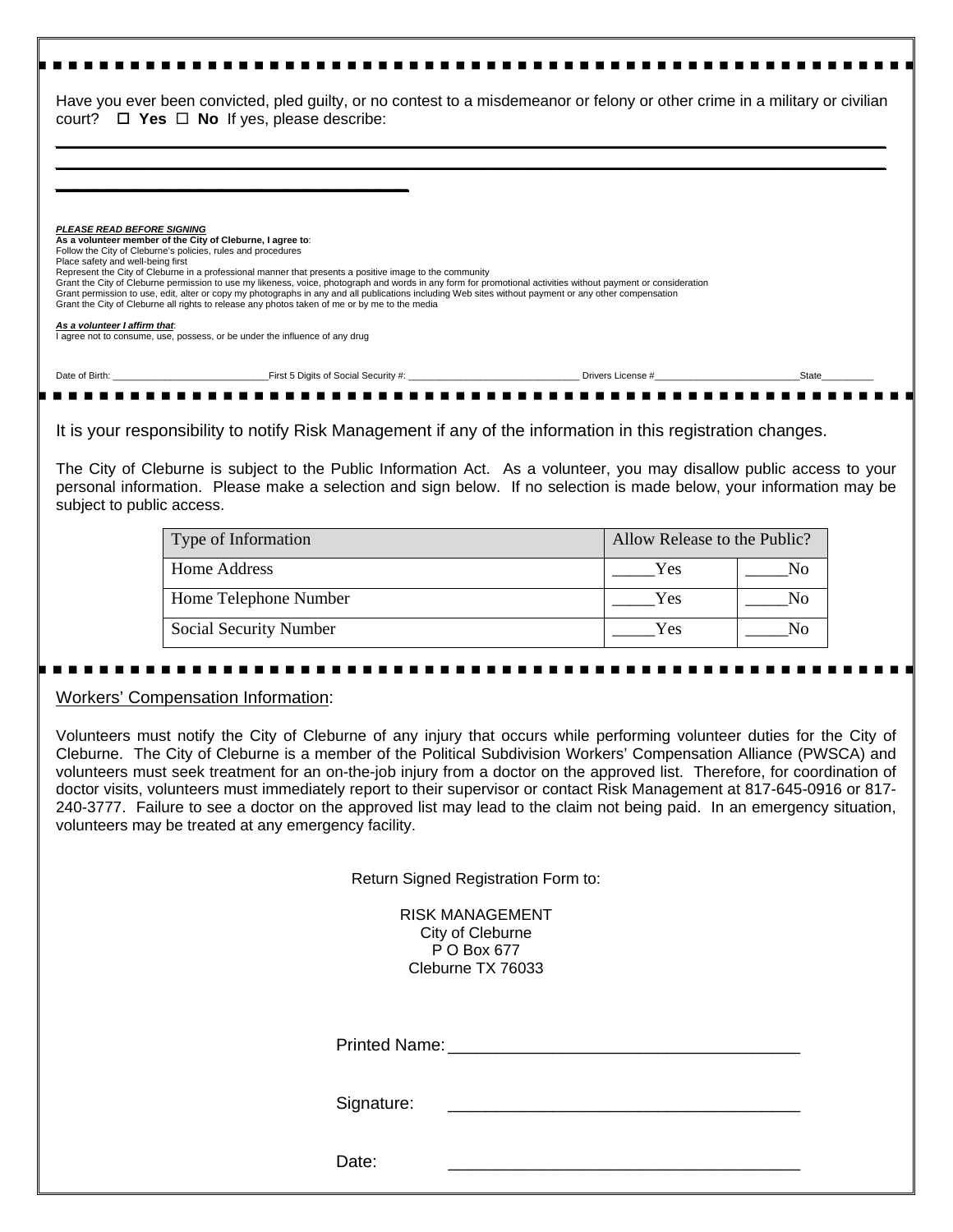

# **VOLUNTEER AGREEMENT**

As a registered volunteer for the City of Cleburne, I understand that I will not receive any remuneration, salary, wage, payment or any employee benefits whatsoever. I further understand that there is no employment relationship as a result of my volunteer activity.

I understand that my volunteer activity may involve personal risk and could result in property or bodily injury. While volunteering for the City of Cleburne, I will be provided with third party liability insurance, subject to the conditions of the insurance policy. Furthermore, I understand that I will be covered by the City's workers' compensation insurance for any injuries or illnesses that may occur as a result of my volunteer activities. I understand that this coverage is provided at no cost to the volunteer. Any disputes should be directed to the City's insurance carrier or handled through TDI (Texas Department of Insurance).

With the exception of the types of claims set out in the preceding paragraph, I agree to indemnify and hold harmless the City of Cleburne, its employees, officials, and agents from all claims, demands, causes of action, losses, damages or costs arising from my actions as a volunteer, unless such claims, demands, causes of action, losses, damages or costs are attributable to my participation as a volunteer. I hereby release, waive, and discharge the City of Cleburne from all liability to my heirs, executors, administrators, and assignees for all loss or damage and any claims or demands for such loss or damage on account of injury to person or property.

I agree not to consume, use, possess, or be under the influence of any drug or alcohol products while volunteering for the City of Cleburne.

I understand that volunteers are not allowed to drive a City vehicle without permission of Risk Management and/or Department Director. Furthermore, City policy prohibits anyone under the age of 18 from driving a City vehicle.

I understand that I shall only act within the scope of duties assigned by the City of Cleburne while under the general supervision of an officer, director, or an employee of the City of Cleburne. I understand that I shall maintain the utmost professionalism while volunteering for the City of Cleburne in a positive constructive manner. I agree to abide by all applicable rules and regulations and codes of the City of Cleburne.

I understand that situations arise that may require volunteers to deal with confidential information. Volunteers will be expected to maintain the utmost professionalism when dealing with information and records that are confidential. Therefore, I agree not to disclose, release, or make use of any confidential or personal information that has been shared with, or acquired by, me.

I hereby consent to the rendering of emergency first aid and other medical procedures which at the time of injury or illness seems reasonably advisable.

I understand my volunteering is contingent upon the result of a successful background check. I understand that failure to execute this consent will result in my not being further considered for volunteerism. My signature below authorizes the City of Cleburne to obtain and evaluate my criminal history background and that this may be repeated at any time. Any falsifications in this application may result in disqualification. I further authorize the City of Cleburne to make reference checks relating to my volunteer service. I understand that this information will be used to determine my eligibility as a volunteer.

Personal information collected for these purposes will only be used internally by the City of Cleburne, Risk Management, and will only be disclosed to you, except if the law requires disclosure to a third party. This application may be submitted to City of Cleburne, Risk Management at P.O. Box 677, Cleburne TX 76033. Questions about the collection and use of this information should be directed to Risk Management at 817-645-0916.

I acknowledge having read, understood, and agree to the above conditions. I certify that all statements made by me in this application and attached documents, are true and complete to the best of my knowledge and belief, and are made in good faith.

#### **Volunteer applications are kept active for one year from the date of receipt and then destroyed. You are required to submit an application annually.**

Signed on this \_\_\_\_\_\_\_ date of \_\_\_\_\_\_\_\_\_\_\_\_\_\_\_\_\_\_\_\_\_\_\_\_\_\_\_\_\_, 20\_\_\_\_\_\_.

\_\_\_\_\_\_\_\_\_\_\_\_\_\_\_\_\_\_\_\_\_\_\_\_\_\_\_\_\_\_\_\_\_\_\_\_\_\_\_\_\_\_\_\_\_\_\_\_\_\_ Volunteer Signature

 \_\_\_\_\_\_\_\_\_\_\_\_\_\_\_\_\_\_\_\_\_\_\_\_\_\_\_\_\_\_\_\_\_\_\_\_\_\_\_\_\_\_\_\_\_\_\_\_\_\_ Printed Name **(over)**